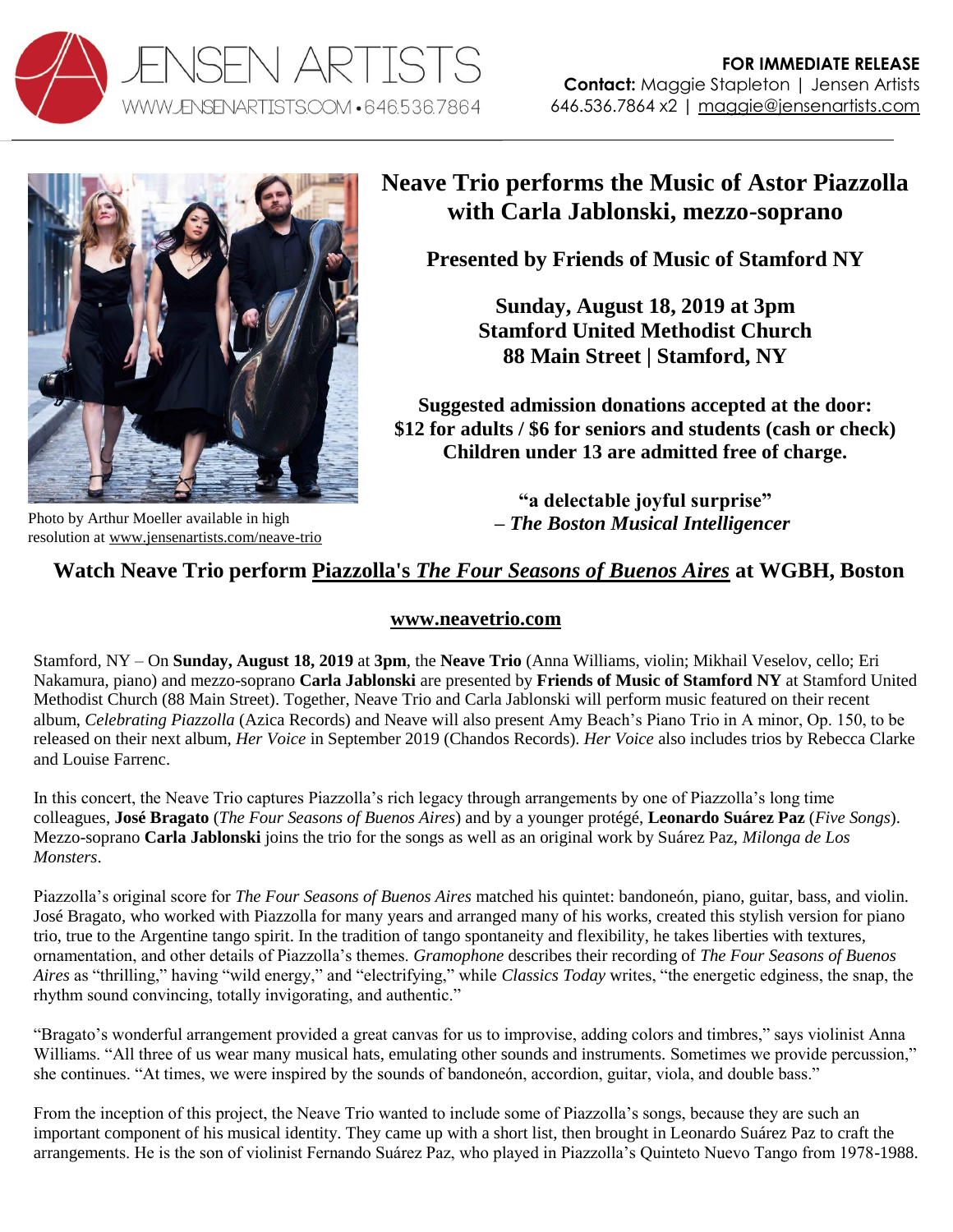Leonardo thus grew up steeped in tango and the freedom that this genre permits to those who are fluent in its language. When he began work on the song arrangements for the Neave Trio, he looked for Piazzolla's original scores that his parents had retained at their home in Buenos Aires.

Suárez Paz observes, "Astor made an incredible number of arrangements of a few of his most celebrated compositions. Each one is like a new piece. He once said to me, 'When you grow up, in case you would like to play my compositions, recreate them.'" Suárez Paz took those words to heart. Each arrangement features a substantial instrumental introduction (and sometimes an instrumental interlude) that is a bold statement on its own: independent of Piazzolla, yet complementary, and inextricably linked to tango tradition.

Anna Williams and Carla Jablonski met during their time at the Manhattan School of Music. Jablonski has background in jazz vocals and contemporary music in addition to her classical training. She had also performed in Piazzolla's *Maria de Buenos Aires* with the Florida Grand Opera.

On selecting these songs, Jablonski says, "I was drawn to the tango genre because of its strong jazz influence and improvisatory elements. After discussing composers, languages, and genres, we agreed on a set of tango songs," she says. 'Yo Soy Maria' from Piazzolla's opera headed the list. The others were chosen by consensus: "This particular group of songs seemed to 'speak' to all of us," Jablonski observes.

**About the Neave Trio:** Since forming in 2010, Neave Trio – violinist Anna Williams, cellist Mikhail Veselov, and pianist Eri Nakamura – has earned enormous praise for its engaging, cutting-edge performances. *WQXR* explains, "'Neave' is actually a Gaelic name meaning 'bright' and 'radiant', both of which certainly apply to this trio's music making." *The Boston Musical Intelligencer* included Neave in its "Best of 2014" and "Best of 2016" roundups, claiming, "their unanimity, communication, variety of touch, and expressive sensibility rate first tier."

Neave has performed at many esteemed concert series and at festivals worldwide, including Lincoln Center's Mostly Mozart Festival, Carnegie Hall's Weill Recital Hall, Smithsonian American Art Museum, 92nd Street Y, Rockport Chamber Music Festival, Norfolk and Norwich Chamber Music Series (United Kingdom), and the Samoylov and Rimsky Korsakow Museums' Chamber Music Series in St. Petersburg (Russia). The Trio has also appeared frequently as soloists for Beethoven's Triple Concerto with orchestras across the country and held residency positions at Brown University, University of Virginia, San Diego State University as the first ever Fisch/Axelrod Trio-in-Residence, and the Banff Centre (Canada), among many other institutions. Neave Trio was also in residence at the MIT School of Architecture and Design in collaboration with dancer/choreographer Richard Colton. In the fall of 2017, the Trio joined the faculty of the Longy School of Music of Bard College as Alumni Artists, Faculty Ensemble-in-Residence.

Neave Trio strives to champion new works by living composers and reach wider audiences through innovative concert presentations, regularly collaborating with artists of all mediums. These collaborations include performances with the Blythe Barton Dance Company; graphic programmer Andrew Ringler and media artist Bing Lin; the interactive concert series "STEIN2.0," with composer Amanuel Zarzowski; *Klee Musings* by acclaimed American composer Augusta Read Thomas, which was premiered by Neave; the premiere of Eric Nathan's *Missing Words V*, sponsored by Coretet; and a music video by filmmaker Amanda Alvarez Díaz of Astor Piazzolla's "Otoño Porteño."

In addition to *Her Voice* and *Celebrating Piazzolla*, Neave Trio's other recordings include *French Moments* (Chandos Records, 2018) featuring the only known piano trios by Debussy, Fauré, and Roussel, and the group's debut album, *American Moments*  (Chandos Records, 2016), which includes works by Korngold, Foote, and Bernstein.

Highlights of Neave's 2019-20 season include concerts at Lincoln Center's Mostly Mozart Festival, the Smithsonian American Art Museum, Arizona Friends of Chamber Music, Brown University, Feldman Chamber Music Society, Chamber Music Society of Williamsburg, and the Boise Chamber Music Series, among many others. For more information, visi[t www.neavetrio.com.](http://www.neavetrio.com/)

#### **About Carla Jablonski**

Carla Jablonski's vocal versatility has captivated audiences on opera, concert and jazz stages across the globe. She has sung with The Metropolitan Opera, Florida Grand Opera, Wolf Trap, Heartbeat Opera, Opera Santa Barbara and Chautauqua to name a few. Equally at home on the concert stage, Ms. Jablonski made her Lincoln Center debut at Alice Tully Hall singing Five Songs by Charles Ives arranged for orchestra by John Adams, followed by her Carnegie Hall debut as the alto soloist in Handel's Messiah. She also has been a featured soloist with the Saint Paul Chamber Orchestra, New York Festival of Song and Caramoor International Music Festival among others. She holds a Master of Music from The Juilliard School and a Bachelor of Music from Manhattan School of Music and is a recipient of a Drama Desk Award.

#### **About Friends of Music**